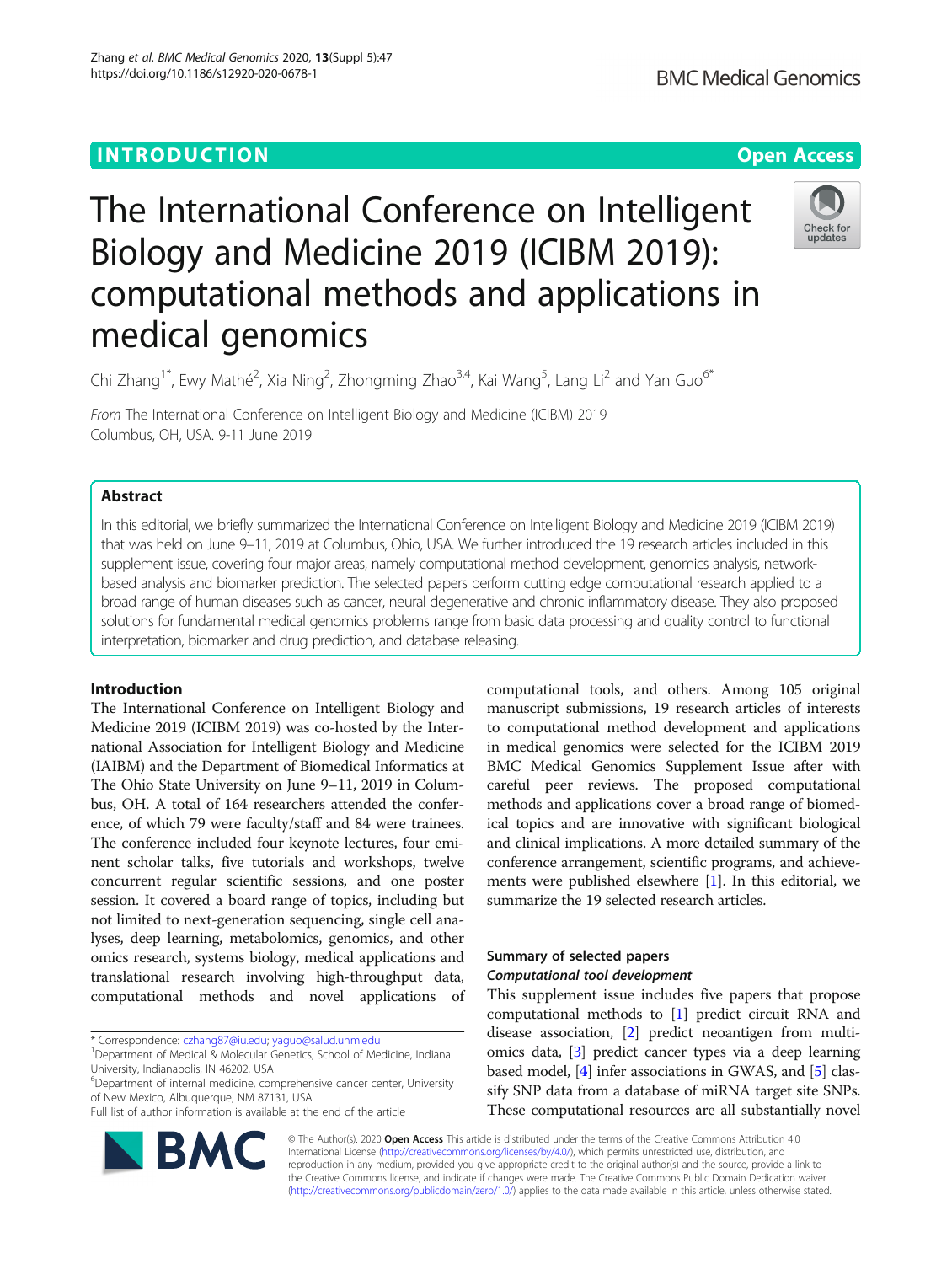modeling considerations that offer new capabilities to medical genomics research.

Li et al. developed a new computational method, namely SIMCCDA (Speedup Inductive Matrix Completion for CircRNA-8 Disease Associations prediction), which is the first work that apply the recommendation system based inductive matrix completion to predict circRNA-disease associations [\[2\]](#page-4-0). The circRNA-disease association was modeled by a recommendation task and solved by using speedup inductive matrix completion. Three independent circRNA disease data set and their merged one were first used to compute circRNA sequence similarity and disease semantic similarity. The two similarities were further combined to predict circRNA-disease association. The method performance was validated by cross validation and application on breast, stomach and colorectal cancer data.

Li et al. developed a novel computational workflow for customized neoantigen prediction and selection [[3\]](#page-4-0). The workflow takes RNA-seq, genomic sequencing and customized proteomics data as inputs and is composed by data processing, NetMHCpan based neoantigen prediction, mutant peptides filtering and selection, proteogenomics and mutant peptidome data based neoantigen filtering, and further selection of the most likely immunogenic neoantigen by their similarity with cross reactive microbial peptides. The method was constructed based on cancer cell line data but can be applied to solid cancer study. The method was implemented in a software package namely ProGeo-neo.

Mostavi et al. conducted a novel application of convolutional neural network model for cancer type prediction by using gene expression data [[4\]](#page-4-0). Novel CNN designs and convolution kernels for cancer type and normal tissue type prediction were developed and compared. Application to 33 TCGA cancer types demonstrated the method can accurately predict tissue types before and after excluding tissue specific genes. A new model interpretation scheme was also developed to evaluate the importance of each gene feature in the predictive model.

Cai et al. developed a new association test, namely weighted Adaptive Fisher (wAF) to test the association of common and rare SNVs and detect dense and sparse signals in GWAS [\[5\]](#page-4-0). wAF is an improved version of their past Adaptive Fisher method, which achieved comparable or better statistical power when comparing with other state-of-the-art methods. Application of wAF to a schizophrenia dataset demonstrated the method can successfully detect thirteen disease associated gene, out of which nine can be support by published data.

Foroughi pour et al. developed a new computational capability to conduct binary classification based on high dimensional SNP data [[6\]](#page-4-0). Binary classification based on SNP data is challenged by the small samples size, high feature space of SNP data, weak effect of SNP and possible non-linear interaction among SNPs. Based on the theory of high dimensional model representation, LABS-HDMR-CO was developed that produces classification rules with good prediction performance that can take several hundred SNPs as input, and account for their pairwise interactions. LABS-HDMR-CO is a very fast algorithm in nature, with runtime comparable to a GLM with LASSO penalty. The method evaluation suggested that high dimensional model representation can be a suitable framework to study SNP data as categorical variables.

#### Genomics analysis

Three genomics analysis are included in this supplement issue, two utilized network-assisted methods to explore new SNPs in multiple sclerosis and Cleft lip with/without cleft palate, while the other focused on somatic mutations in genetic regulatory elements in melanoma. Each of the two genomics data based study identified significant sets of biological and clinical associated genetic events.

Zhang et al. explored the landscape of somatic synonymous mutations in genetic regulatory elements in melanoma [\[7\]](#page-4-0). This study elucidated the role of somatic synonymous mutations in genetic aetiology of melanoma, by focusing on mutations related to five mechanisms, namely splicing regulation, transcription factor binding, miRNA binding, codon optimality, and the RNA second structure. Their analysis suggested that mutational patterns of synonymous mutations in melanoma are mostly involved in exonic splicing regulators near splicing sites or inside DNase I hypersensitivity sites or non-optimal codon. This research confirmed possible functional impact of synonymous mutations in the disease progression.

Manuel et al. conducted a network-assisted search in two multiple sclerosis GWAS data sets to identify the gene networks that were associated with the disease [\[8](#page-4-0)]. With applying their in-house method, dmGWAS (dense module searching of GWAS), about 7500 significant network modules were identified in at least one data set and 20 were identified from both data sets. The hub genes and functional role of each module were further studied. Direct linking between multiple sclerosis relevant biological processes, drug targets and the functions of identified genes were observed.

Yan et al. conducted a integrative network-assisted GWAS study of the Cleft lip with/without cleft palate (CL/P) [[9\]](#page-4-0). By using applying their in-house methods dmGWAS (dense module searching of GWAS) and EW\_dmGWAS (Edge-Weighted dmGWAS), in a combination with GWAS data, human protein-protein interaction network and differential gene expression were interactively analyzed. 87 genes were consistent identified from the sample with different ancestries by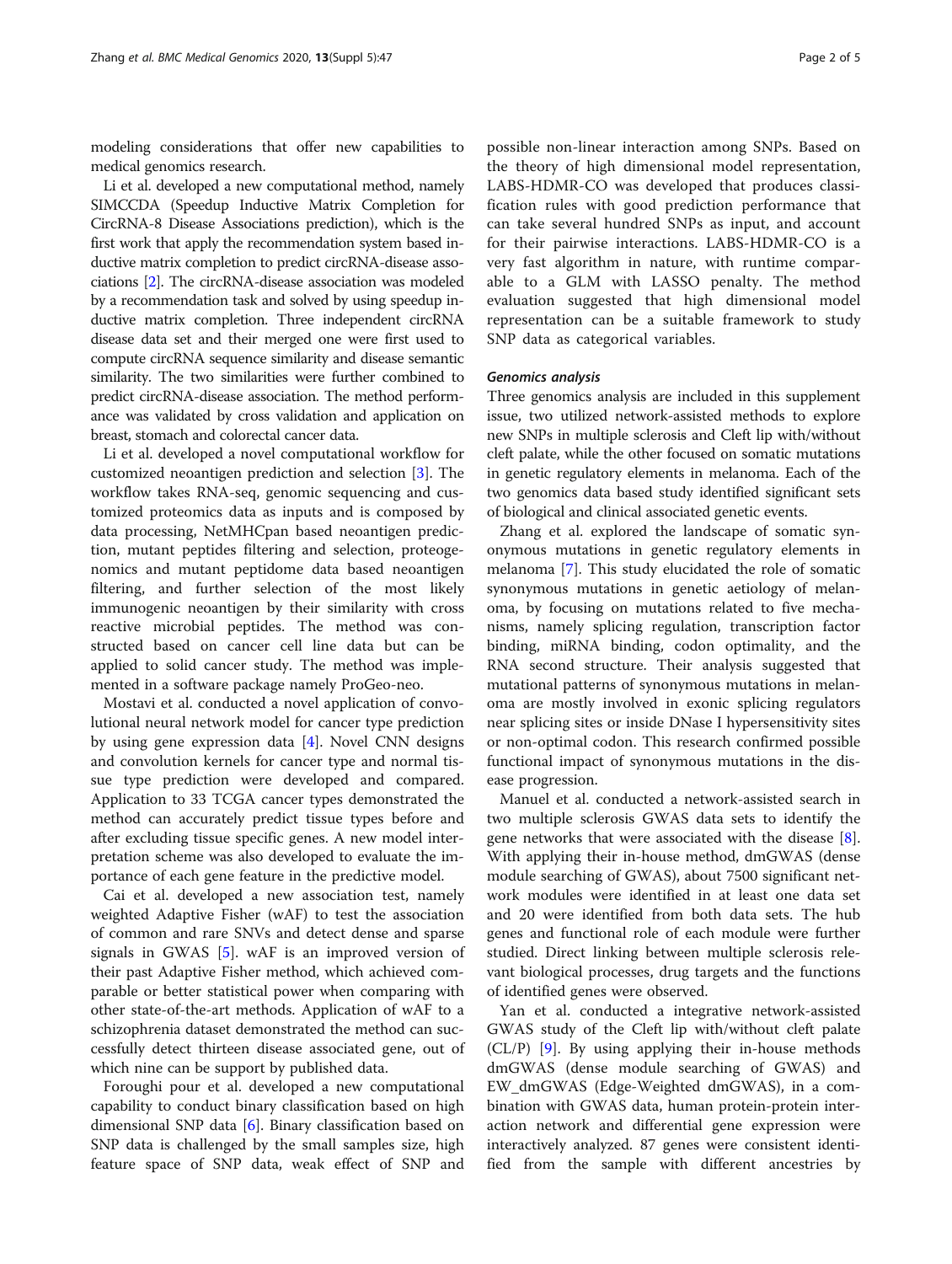dmGWAS, out of which 27 showed nominal significance with CL/P. 253 and 245 module genes associated with CL/P from European and Asian ancestry were identified by using EW\_dmGWAS. Differential expression and functional enrichment of the identified genes were further studied. Nine novel candidate genes involve in cell adhesion, plasma membrane, and regulation of apoptosis were revealed as candidate genes related to CL/P.

#### Network-based analysis

Four biological network based studies, including two differential co-expression analysis and two network based drug prediction, are included in this supplement issue. Two studies identified variations in co-expression networks through different disease stages of Alzheimer's disease and chronic kidney disease, which can be potentially used as biomarkers of disease progression. Two novel network based drug prediction method was developed by predicting variations in signaling pathway activities in patient subgroups and applied to identify novel drug and targets in pancreatic and ovarian cancer.

Upadhyaya et al. conducted a differential gene coexpression analysis of gene expression data collected from patients' plasma samples of Alzheimer's disease [[10\]](#page-4-0). The authors first derived co-expression networks from the data of the patients with different progression stage of Alzheimer's disease, by using their in-house developed method. A modified joint graphical lasso model was applied to fit the authors' assumption that the coexpression networks in consecutive disease stages are largely similar yet with critical differences. Differential co-expression analysis revealed the network clustering coefficients are stable from cognitively normal to late mild cognitive impairment stage, and further significantly decreased in Alzheimer's disease patients, which can be potentially used as biomarkers for early screening of Alzheimer's disease.

Yu et al. conducted a differential co-expression analysis of the RNA-seq data of chronic kidney disease (CKD) collected from patients at different disease stages [[11\]](#page-4-0). Kidney tissue samples were collected from 140 patients with five different stages of CKD and 25 health donors for RNA-sequencing. Differential co-expression was conducted by using the DCGL package to identify differentially co-expressed gene pairs, modules and rewired pathways. A global attenuation of gene coexpression network was observed through the samples of different CKD stages. Specifically, strong intrapathway correlation rewiring has been seen in the pathways including regulation of nuclear SMAD2/3 signaling and signaling events mediated by focal adhesion kinase, 27 including Regulation of nuclear SMAD2/3 signaling. The study also identified a list of vanishing hub genes and disrupted correlations within and between key signaling pathways, on the pathophysiological mechanisms of CKD progression.

Liu et al. conducted a network based study to identify possible drug targets in pancreatic ductal adenocarcinoma [[12](#page-4-0)]. A novel computational method namely "spectral clustering for network-based target ranking (SCNrank)" was developed to prioritize drug targets. Specifically, SCNrank integrates three data sources namely gene expression data collected from normal and cancer tissue and cancer cell line samples, protein-protein interaction network and CRISPR-CAS9 screening data. A drug target influence score was computed from a four-step approach by computing the importance of each gene on a PPI network fitted with the gene expression data. Application of the method on pancreatic ductal adenocarcinoma identified 367 targets of FDA approved drugs, which was validated by a strong overlap between the predicted genedrug relationship and the known drug target information.

Zhang et al. conducted an integrative network analysis to identify potential drug targets of ovarian cancer [\[13](#page-4-0)]. In their computational pipeline, a Markov Chain Monte Carlo method was first applied to identify up-regulated genes and potentially activated transcriptional factors in each individual patient. The ovarian cancer patients were further divided into three sub-groups based on the inferred transcriptional factor activity level. Up-stream signaling pathways of the activated transcriptional factors in each patient group were further inferred. 66 FPD approved drugs were identified targeting on the uncovered core signaling pathways, out of which 44 drugs have been reported in ovarian cancer related reports. This work developed new insights of the potential utilization of signaling diversity and heterogeneity for therapeutic targets and drug combination discovery.

#### Biomarker prediction

A substantial part of this supplement issue is composed by biomarker predictions, including seven works with utilizing [[1\]](#page-4-0) deep learning model to handle non-linear dependency, [\[2](#page-4-0)] selection and [\[3](#page-4-0)] prediction of transcriptional regulatory features, augmenting feature space by [[4\]](#page-4-0) pseudo genes and [[5\]](#page-4-0) network features for predicting cancer patients' overall and disease progression free survival, and one work focused on identifying differential alternative splicing events in HIV infected T cells. Their novel modeling considerations achieved significantly increased prediction performance comparing to classic models and identified sets of new biomarkers.

Huang et al. developed a novel auto-encoder based model, namely AECOX, to identify prognostic marker genes from cohort transcriptomics data [[14](#page-4-0)]. Comparing to classic models, AECOX utilized a novel auto-encoderbased formulation to derive non-linear features from the transcriptomics data that can well explain the low rank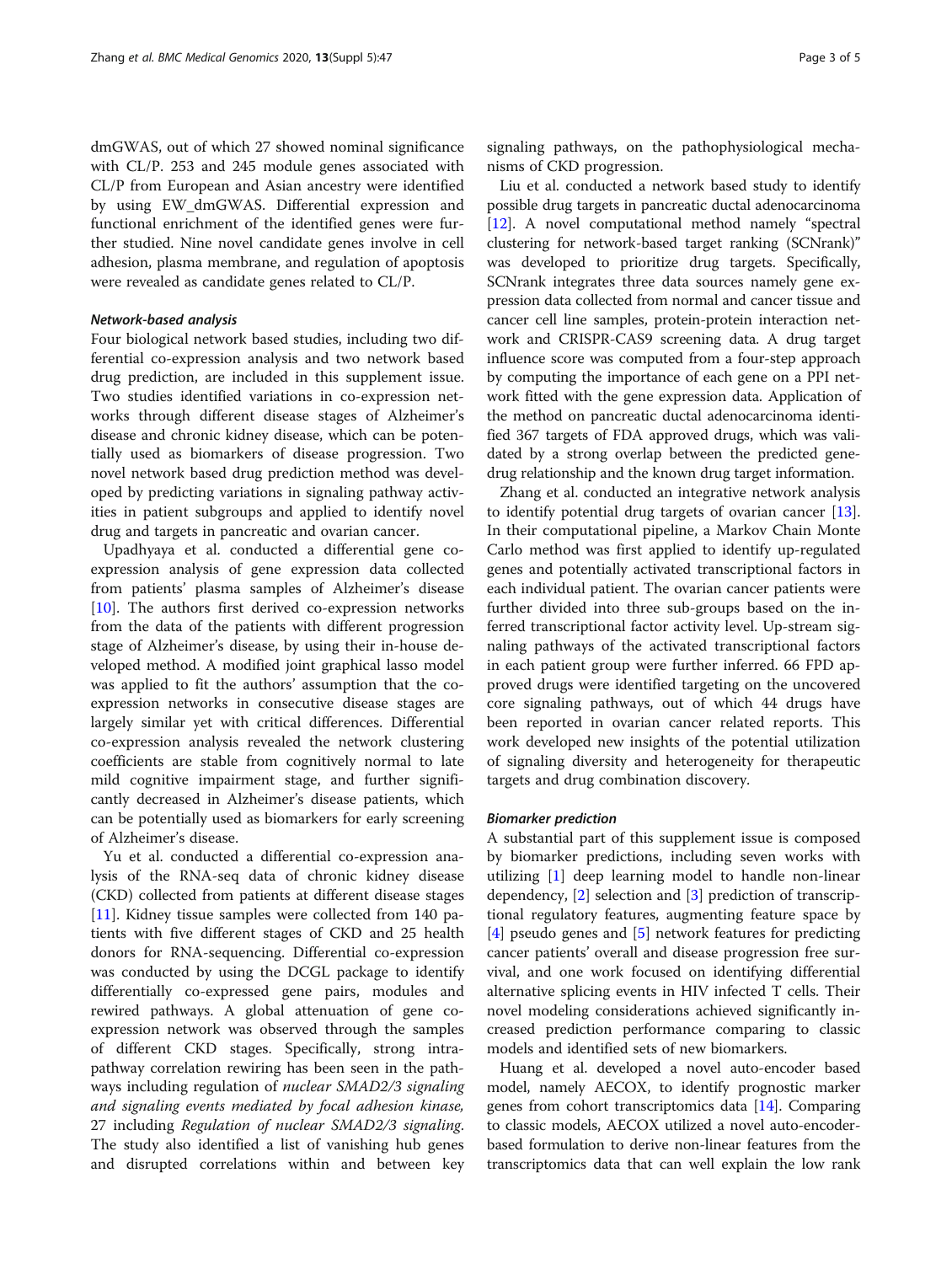structure encoded in the data. AECOX achieved a high predictive power to the patients' prognosis. The method was benchmarked on TCGA data and compared with existing deep learning based prognostic marker identification methods. This study demonstrated that deep learning based models, which cancer better handle the non-linear dependency between molecular and clinical features, outperform classic models in predicting patients' prognosis by using transcriptomics data.

Liu et al. developed a novel computational pipeline to predict colon cancer prognosis by using gene expression level of transcriptional factors [\[15\]](#page-4-0). Univariate Cox regression model is first utilized to identify prognostic predictive transcriptional factors. A random forest based feature selection is further conducted to identify the top prognostic predictive transcriptional factors and construct an ensample model. The method was benchmarked on a collection of 4 high quality colon cancer gene expression data sets consisting 925 samples. A predictive model based on five transcriptional factors was derived, which consistently achieved a high prediction power over the four analyzed data sets analyzed.

Dong et al. developed a new computational pipeline to identify breast cancer patients' prognosis associated transcriptional regulatory factors (TFs), by using estimated activity level of TFs [[16](#page-4-0)]. Data set specific regulon was first inferred by using SCENIC and ENCODE ChIP-seq data, based on which the activity level of TFs can be further estimated. A multivariate Cox's regression model was computed by using the estimated activity level of TFs with a step-wise variable selection approach. Application of the method on TCGA breast cancer data identified 15 transcriptional regulatory factors associated patients' prognosis. Validations on 29 independent microarray data sets demonstrate a high reproducibility of this method.

Smerekanych et al. conducted a systematic identification of gene expression, pseudogene expression, miRNA expression, and pseudogene-gene interactions and clinical factors that were predictive to breast cancer patients' prognosis [[17](#page-4-0)]. Based on a regression model with L1 penalty, the authors identified the over expression of STXBP5, GALP and LOC387646, the up regulation of pseudogene CTSLP8 and RPS10P20 and down regulation HLA-K, the pseudogene-gene interaction between GPS2 and GPS2P1, and the microRNA miR-3923 were significantly associated with the overall survival of breast cancer. The systematic search of biomarkers from multiomics data source offered a more precise predictive model of patients' survival. This study demonstrated the potential usage of pseudogene as cancer prognosis markers.

Adnan et al. established a comparative evaluation of network features to predict the metastasis of breast cancer on data collected in 12 cohorts [[18\]](#page-4-0). The authors compared several types of network features, including gene expression and gene variations weighted by their neighbors obtained from protein-protein interaction network, and gene co-expression networks to predict breast cancer metastasis. The underlying hypothesis of their data augmentation approach is that a gene expression feature weighted by other neighbor genes over a biological network may quantify the activity level of a local part in a biological process. A univariate analysis was first conducted to identify the features that were predictive of breast cancer metastasis. An ensemble classification was further developed using the selected network features. A consistent improvement of prediction performance using network based features was observed.

Zhang et al. conducted a pan-cancer study to demonstrate the clinical implication of class-3 semaphorins in the treatment of cancer  $[19]$  $[19]$ . By computing the differential expression of class-3 semaphorins and their association with patients' overall survival in 31 TCGA cancer types, the authors identified SEMA3A, SEMA3C and SEMA3F are consistently up-regulated and the expression of SEMA3 family members were frequently associated with patients' prognosis in multiple cancer types. In addition, a significant association between SEMA3 family and immune cell infiltration has been observed. The analysis suggested SEMA3C and SEMA3F may potentially contribute to the resistance of certain drugs.

Byun et al. conducted a study of the differential alternative splicing in HIV infected T cells [\[20\]](#page-4-0). Application of rMATs on publicly available RNA-seq data of HIV infected and normal control T cell, the authors identified 427 candidate genes with differentially expressed alternative splicing exons in infected T-cells, including 20 genes related to cell surface, 35 to kinases, and 121 to immune-related genes. Further pathway analysis and experimental validations confirmed the biological implications of the alternative splicing genes. To the best of our knowledge, this study is first work to systematically explore the alternative splicing events in HIV infected T cells, which provides novel insights of possible clinical implications of targeting the differential alternative splicing events in treating the disease.

### **Discussion**

ICIBM conferences provide a friendly forum for researchers to present and publish cutting-edge biomedical studies. Stimulated by state-of-the-art biotechnologies, therapeutic strategies, biological hypotheses and interdisciplinary capabilities, computational scientists developed models to link biomedical data with biological hypothesis from different perspectives. Here, the 16 selected works illustrating innovative computational ideas or applications of new computational methods on important